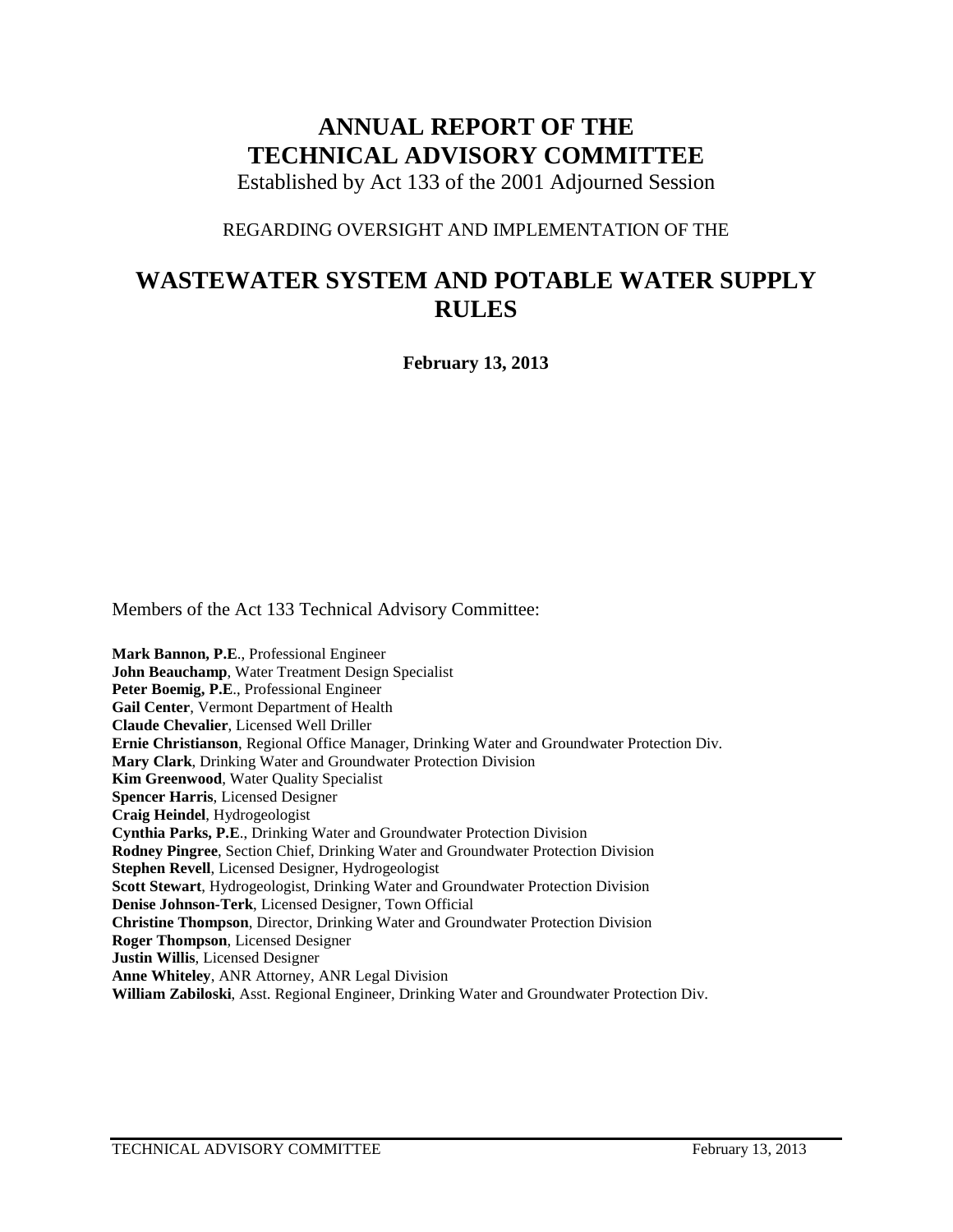# **ANNUAL REPORT OF THE TECHNICAL ADVISORY COMMITTEE**

Established by Act 133 of the 2001 Adjourned Session

## REGARDING OVERSIGHT AND IMPLEMENTATION OF THE

# **WASTEWATER SYSTEM AND POTABLE WATER SUPPLY RULES**

## **February 13, 2013**

#### **TABLE OF CONTENTS**

| <b>ITEM</b>                                                  |                                                        | <b>PAGE</b>    |
|--------------------------------------------------------------|--------------------------------------------------------|----------------|
| Purpose<br><b>TAC Members</b>                                |                                                        |                |
| <b>TAC Executive Committee and Subcommittees</b><br>Meetings | 2<br>$\overline{2}$                                    |                |
|                                                              | <b>Activities of the Technical Advisory Committee:</b> | 2              |
| 1.                                                           | Report to Legislature                                  |                |
| 2.                                                           | Underground Injection (UIC) Rules                      | $\overline{2}$ |
| 3.                                                           | Overflowing Wells                                      | 3              |
| $\overline{4}$ .                                             | <b>Well Isolation Distances</b>                        | 4              |
| 5.                                                           | <b>Overshadowing Issues</b>                            | 5              |
| 6.                                                           | Radionuclides in Drinking Water                        | 5              |
| 7.                                                           | Innovative/Alternative Systems                         | 6              |
| 8.                                                           | <b>Water Treatment Systems</b>                         | 6              |
| 9.                                                           | <b>High Strength Wastewater</b>                        | 6              |
| 10.                                                          | Groundwater Monitoring Subcommittee                    | 6              |
| <b>Appendices:</b>                                           |                                                        |                |

| Appendix A - Technical Advisory Committee Members and Subcommittees |  |
|---------------------------------------------------------------------|--|
| Appendix B - Summary Table of Permits                               |  |

\_\_\_\_\_\_\_\_\_\_\_\_\_\_\_\_\_\_\_\_\_\_\_\_\_\_\_\_\_\_\_\_\_\_\_\_\_\_\_\_\_\_\_\_\_\_\_\_\_\_\_\_\_\_\_\_\_\_\_\_\_\_\_\_\_\_\_\_\_\_\_\_\_\_\_\_\_\_\_\_\_\_\_\_\_\_\_\_\_\_\_\_\_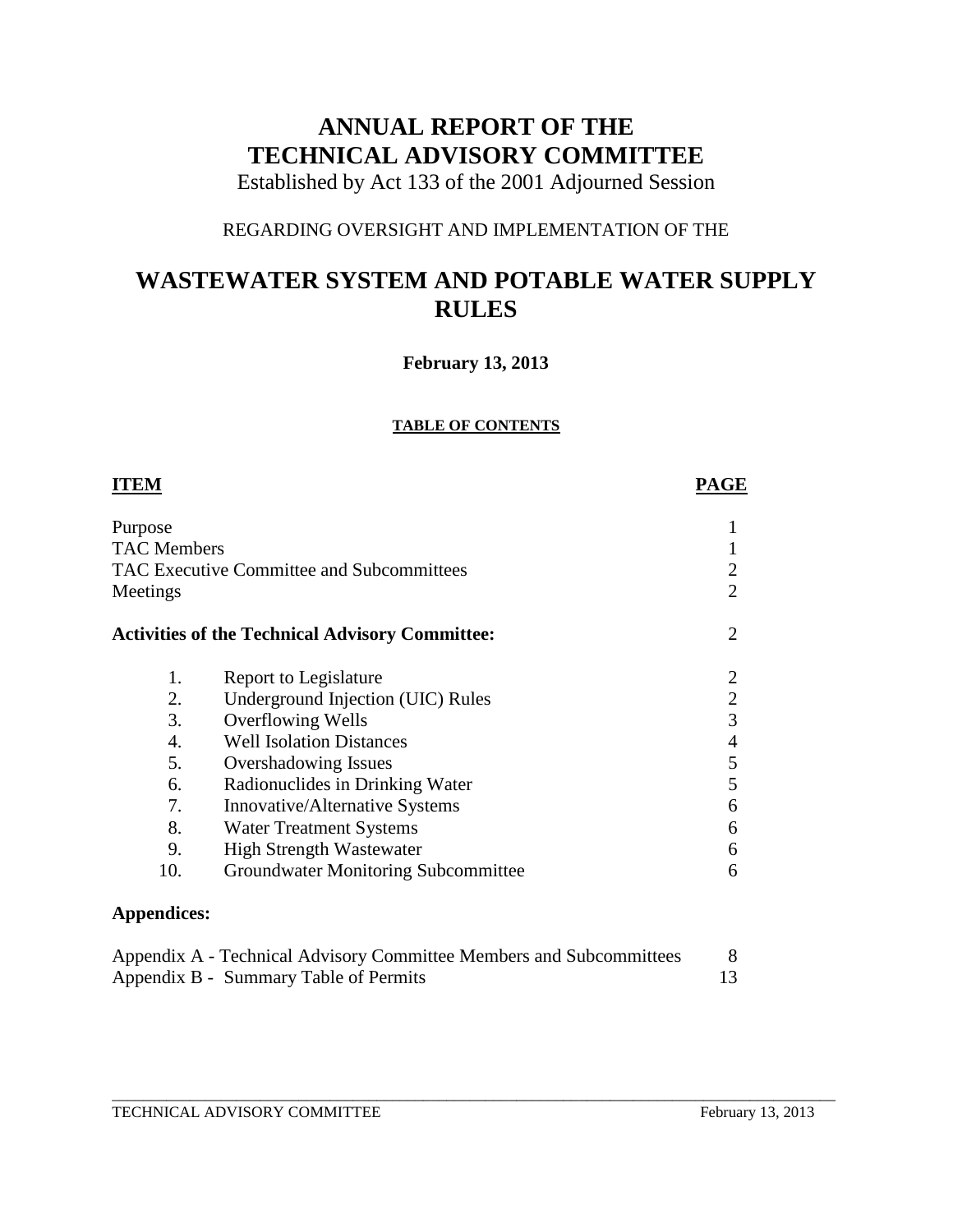## **Annual Report of the Technical Advisory Committee**

## **Purpose:**

The Technical Advisory Committee was created by Act 133 of the 2001 Adjourned Session of the Legislature and incorporated into the Vermont Statutes as Chapter 64, Section 1978(e )(2) which appears as:

*The secretary shall seek advice from a technical advisory committee in carrying out the mandate of this subdivision. The governor shall appoint the members of the committee and ensure that there is at least one representative of the following entities on the committee: professional engineers, site technicians, well drillers, hydrogeologists, town officials with jurisdiction over potable water supplies and wastewater systems, water quality specialists, technical staff of the agency of natural resources, and technical staff of the department of health. Administrative support for the advisory committee shall be provided by the secretary of the agency of natural resources.* 

Section 1978(e)(3) required the preparation and submission to the legislature of an annual report in several specific categories related to the adoption and revision of rules, approval of innovative alternative systems, and a summary of permits issued and denied during the year. The requirement to submit an annual report was eliminated by legislative action during the 2012 session, however the Technical Advisory Committee decided that a summary of their work should still be prepared. This report is a summary of the work by the Technical Advisory Committee and the recommendations made by the Committee during 2012.

## **Technical Advisory Committee Members:**

Governor Shumlin appointed those listed below to the Technical Advisory Committee during 2012, most of whom are replacements for previous members. The full list of Technical Advisory Committee Members, and their contact information, is attached as Appendix A.

John Beauchamp – Water Treatment Specialist

Mark Bannon – Professional Engineer

Peter Boemig – Professional Engineer

Mary Clark – ANR Technical Staff

Cynthia Parks – ANR Technical Staff

Scott Stewart – ANR Technical Staff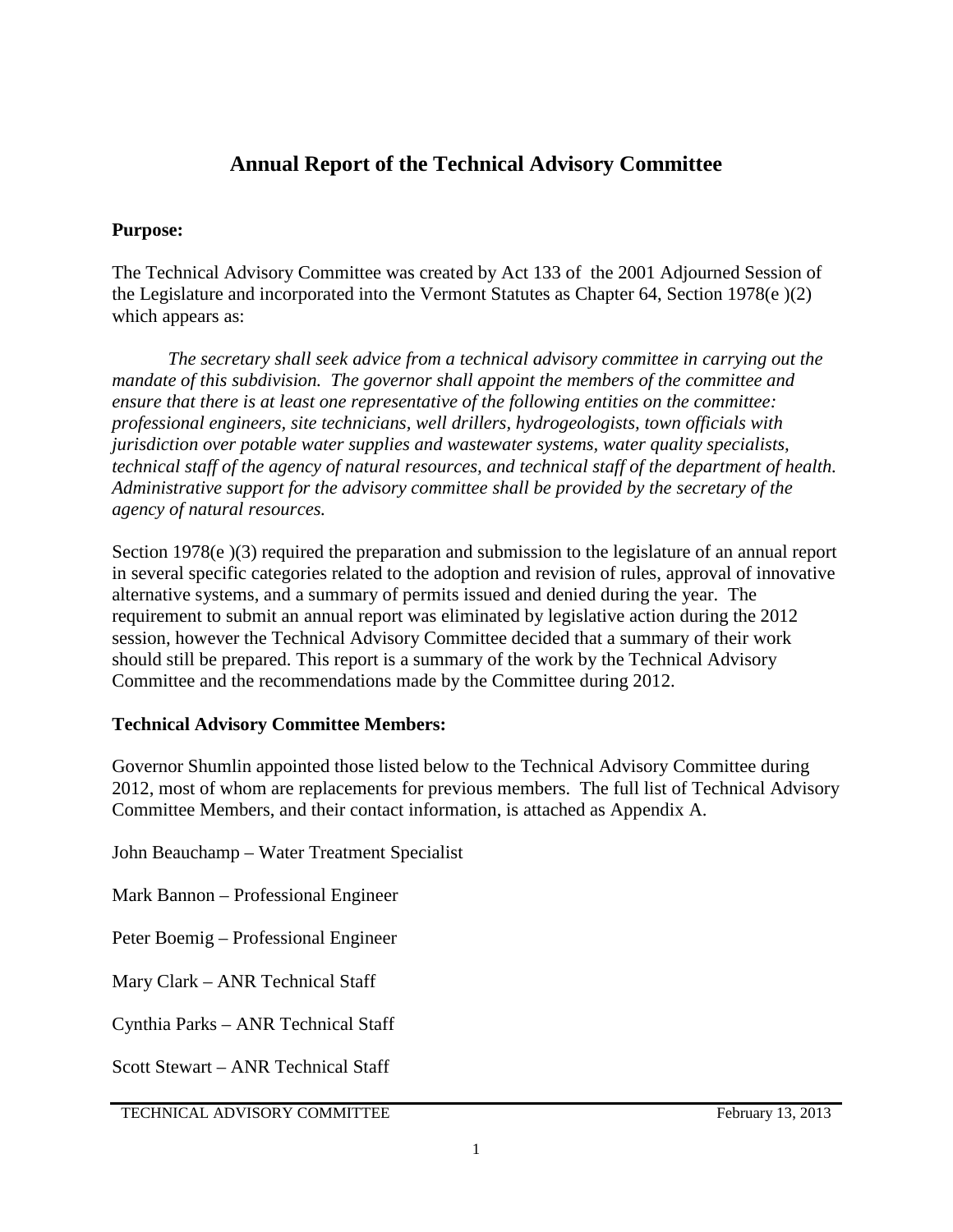Anne Whiteley – ANR Legal Staff

William Zabiloski – ANR Technical Staff

## **Executive Committee and Subcommittees:**

The TAC has an Executive Committee with three members and four alternates that are available to answer questions or provide testimony to the Agency or the Legislature. There were also 7 Subcommittees during 2012. A few of the Subcommittees were consolidated at the last meeting of 2012. The list of Subcommittees and members is included in Appendix A.

## **Meetings:**

Twelve meetings were held by the TAC in 2012, on January 10, February 14, March 20, April 17, May 22, June 19, July 17, August 21, September 25, October 23, November 20, and December 11.

The meetings were held at the Department of Liquor Control Conference Room in Montpelier. Meeting attendance ranged from 9 members to 18 members with an average attendance of 15 members.

The full minutes of each meeting are available on-line at [www.anr.state.vt.us/dec/ww/EngServ.htm#tech](http://www.anr.state.vt.us/dec/ww/EngServ.htm#tech) under the heading "Technical Advisory Committee."

## **Activities of the Technical Advisory Committee:**

- 1. **Report to Legislature:** The TAC submitted the annual report of its work during 2011 to the Legislature on January 15, 2012. This is the last report that is required to be prepared for the Legislature.
- 2. **Underground Injection (UIC) Rules**: Issues related to the regulation of injection wells were discussed at the February, April, June, July, August, September, October, November, and December meetings. The Agency has been working on updating the Vermont Rules that are used to implement this Federally delegated program for several years with the work starting and stopping as other Agency priorities developed. During this year the updating of the UIC Rules has been pursued with more diligence and it appears that the process to request legislative approval through the LCAR (Legislative Committee on Administrative Rules) will begin in the spring of 2013.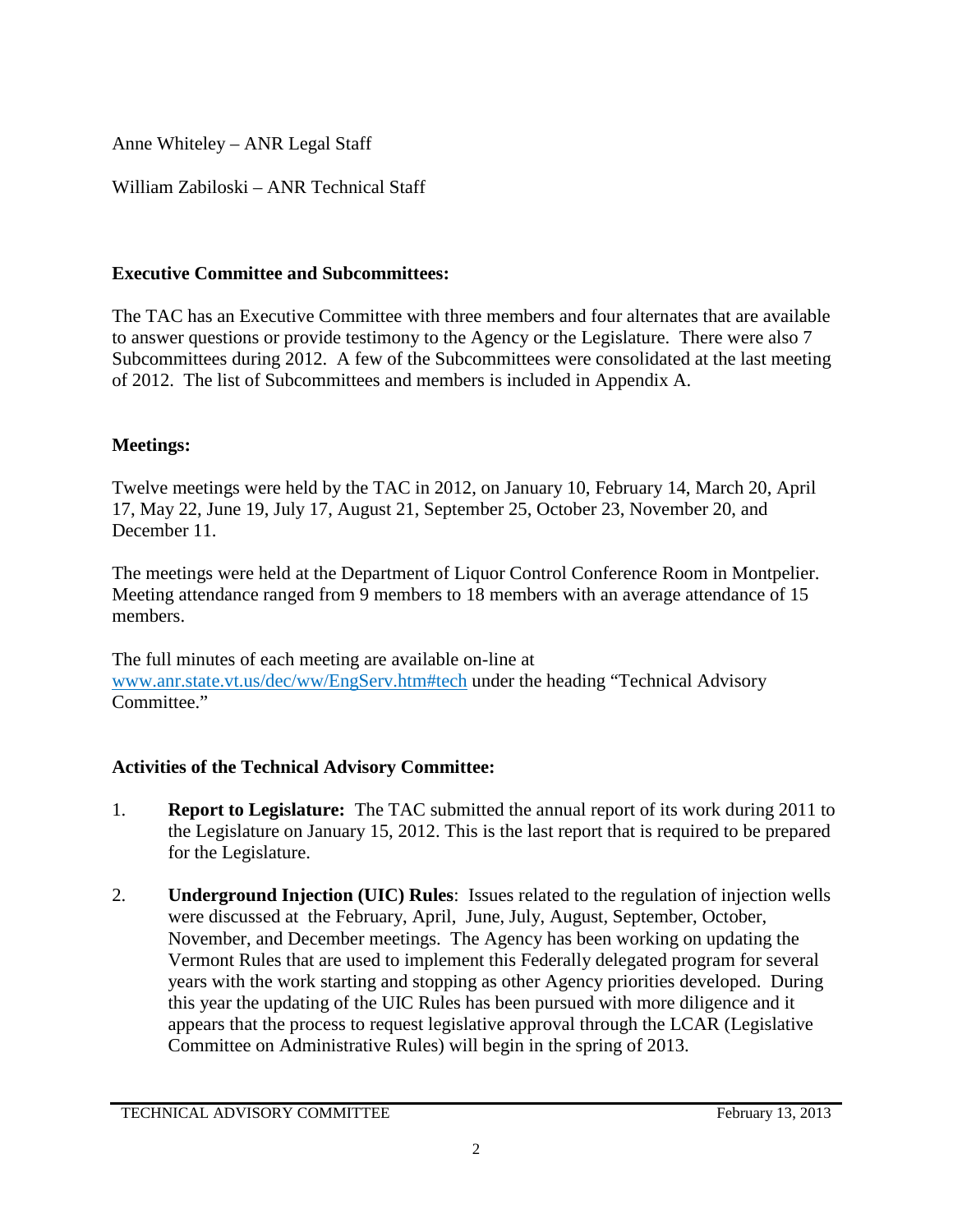The TAC has particularly focused on dealing with discharges that are perceived as low risk to the environment with a view to supporting the creation of a class of exemptions from the UIC Rules. The Federal program includes exemptions, without conditions, for all Class V wells except for those used for the discharge from automotive service areas and cesspools serving 20 or more people while under the current Vermont Rules no exemptions are allowed. The TAC supports the creation of conditional exemptions for these low risk wells because the existing UIC permitting process requires an application, fee, and a public notice process that is expensive and time consuming; and then the permit must be renewed every five years. There are thousands of injection wells that are subject to the UIC Rules which are routinely installed without obtaining a permit that potentially have clouded property titles in the absence of the permit.

The TAC reviewed draft language prepared by the Agency creating a range of exemptions all of which contain some conditions. At a minimum, the exemptions will include a condition that only the specified wastewater may be discharged to the injection well. For example, "rain gardens" which are used to retain and infiltrate rainfall and snow melt are injection wells subject to the UIC Rules and might qualify for a conditional exemption provided only uncontaminated rainfall and snowmelt are discharged to the injection well.

Other possible conditional exemptions include those for open loop geothermal wells, stormwater wells not subject to the other Agency rules regulating stormwater, residential floor drains, foundation drains, discharges from water treatment systems of a limited size, construction dewatering wells, and some types of boiler blowdown water. Each of these was discussed and recommendations made for appropriate conditions to ensure that the activity would be of low risk.

3. **Overflowing Wells:** Overflowing wells have been a periodic topic at TAC meetings but became of more interest this year and were discussed at the July, August, September, and December meetings. This interest was related to the ongoing work of updating the Water Supply Rules and became more focused when an ongoing project to replace a municipal water source with a large number of individual drilled wells resulted in at least three wells with overflow rates of up to 100 gallons per minute. Overflowing wells raise at least three questions. The first is whether or not they unreasonably deplete the aquifer. The second is what methods of disposing of the overflow are acceptable. The third is whether there are practical techniques for closing in the wells so that they do not overflow.

When the TAC reviewed the first issue, their conclusion was that the answer is somewhat case specific as it depends on the nature of the aquifer and the demands on the aquifer. The majority of the TAC supported a 10 gallon per minute cutoff with a presumption that flows at or less than 10 gallons per minute would have a low risk of unreasonable depletion of the aquifer. One point of discussion was that the recent application of the public trust doctrine to groundwater in Vermont might be part of the final decision.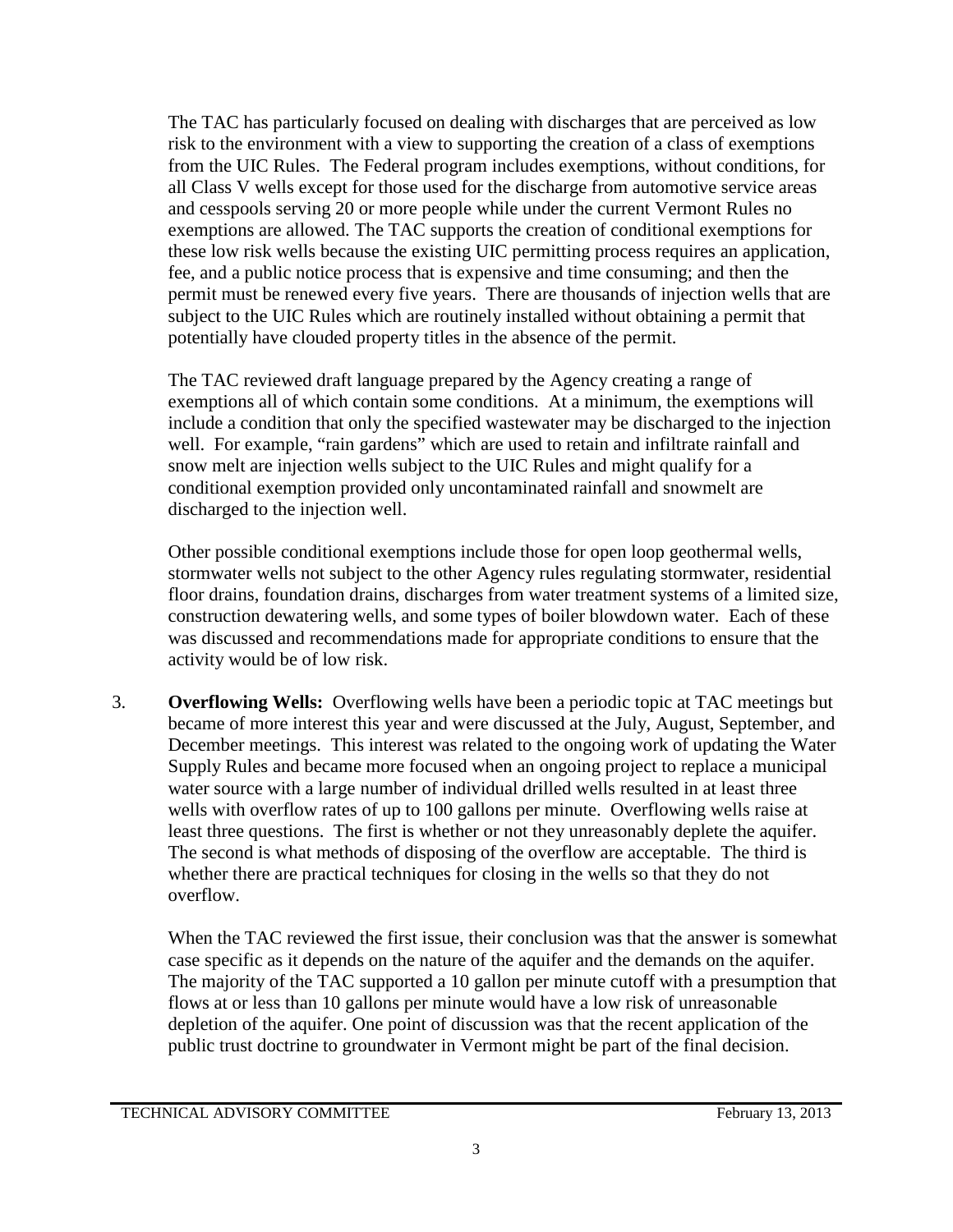Overflowing wells usually dispose of the excess water with over-the-surface flow to a nearby stream or lake, or possibly a private pond, or by infiltration into the ground. Wells with small and/or seasonal flows are not generally problems. High flow wells may create soil erosion or flow onto neighboring property creating adverse effects. Discharges to streams are subject to the Direct Discharge Permit Program, though exemptions are typically granted to allow the discharge to occur. The one TAC recommendation was to add a conditional exemption to the UIC Rules to allow for subsurface disposal.

When the third issue was discussed the TAC sought input from Licensed Well Drillers and learned that there are technical approaches that allow for any well to be closed in. There was discussion about whether the initial construction techniques should include measures that would make closing in an overflowing easier. The cost of closing in a particular well depends on the initial drilling technique. Various modifications to the initial construction techniques can be made, some at relatively low cost, that makes closing in most overflowing wells easier. However, the lower cost modifications may not be sufficient to deal with extreme geologic conditions. Alternatively, wells drilled with standard techniques that overflow with high pressures can still be closed in. The cost of reworking of the well construction needed to ensure that the high pressures will not result in upflow of water outside of the casing or in actual lifting of the casing itself, is significantly more expensive than taking protective measures at the outset. The difficultly is in deciding if there should be precautions taken on all wells in order to reduce the cost for the relatively few wells that naturally overflow. The TAC recommended that the Agency explore this topic with Licensed Well Drillers to better determine the cost benefit ratios for the two approaches.

At the December meeting it was announced that the Groundwater and Drinking Water Protection Division was going to recommend that all overflowing wells be closed in. TAC members asked if this recommendation was final and made with full access to the costs and problems associated with such a decision. The recommendation will be further reviewed at several levels prior to a final determination of whether or not it will become part of the Water Supply Rules.

4. **Well Isolation Distances:** The TAC spent time working on draft revisions to the Water Supply Rules with particular attention given to the various isolation distances between water sources and wastewater disposal systems. The existing rules contain provisions that allow for a reduction in isolation distances based on a hydrogeologic evaluation of site specific conditions. The group wondered if there are a range of situations where the reduction might be approved without the expense of a full blown hydrogeological analysis. The topic was assigned to a subcommittee that met several times and developed a draft guidance document. The TAC believes that it will complete the draft guidance early in 2013 and recommend implementation by the Agency.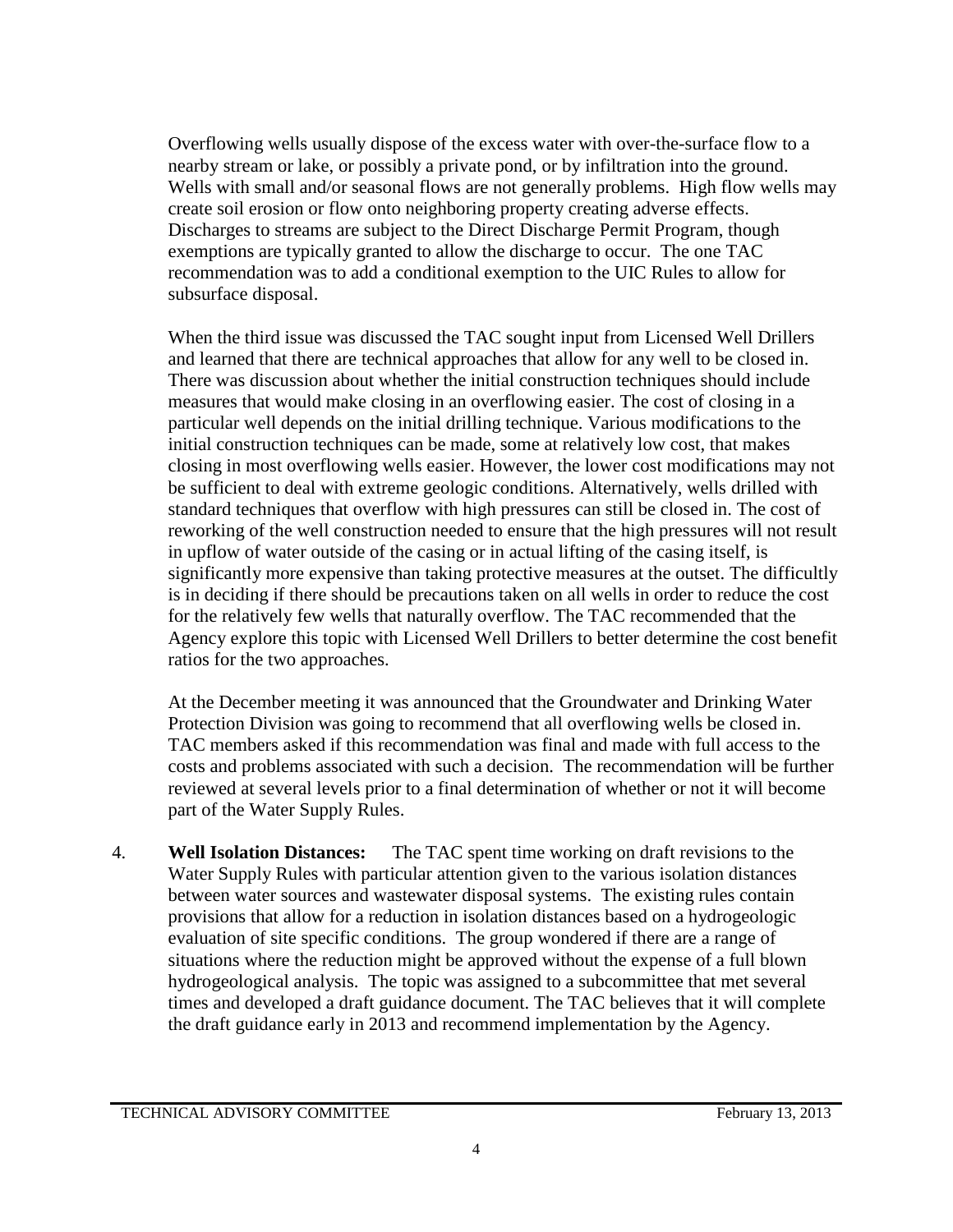- 5. **Overshadowing Issues:** A bill, H.469, related to the impact of water supply and wastewater system isolation zones that extend onto neighboring properties was reviewed. The bill as drafted would have allowed the neighboring property owner to ask the Agency to review any project with isolation zones extending onto their property to see if a less intrusive design is possible. The bill did not provide any guidance on how to balance the impact between the developer and the neighbor or provide actual authority to require a change in the design. The bill also stated that the existence of isolation zones created an encumbrance on the overshadowed property. H.469 was not supported by the TAC and did not pass the Legislature. The TAC did recommend changing the existing statute (10 V.S.A. §1973) to incorporate language developed by the Agency with TAC input in 2011 that reduced the burden of providing notification to those neighbors affected by the overshadowing. The change was made by the Legislature in 2012.
- 6. **Radionuclides in Drinking Water:** The TAC was very concerned about the impact of radionuclides in drinking water during 2012. The first concern was the effects on those drinking contaminated water. A second was the installation of water treatment systems including the existing permitting/exemption process and the proper disposal of any filter backwash from these systems. A third concern was potential effects on those who install and service water treatment systems when the water contains radionuclides.

Dr. William Irwin, Chief of the Radiologic and Toxicological Science Program for the Environmental Health Division at the Vermont Department of Health, gave an extensive presentation to the TAC at the March meeting. Dr. Irwin has studied the risk associated with radionuclides and has concluded that the human health risks of drinking water with radionuclides above Vermont standards far exceed the human health risk associated with operating and maintaining treatment systems or the disposal of the treatment backwash into a soil based disposal system. Systems which are not maintained or operated correctly could pose an exposure risk to providers or household occupants. Dr. Irwin's analysis was for uranium and radium, the two most commonly analyzed naturally occurring radionuclides for which EPA has set health-based standards, that are found in a subset of Vermont drinking water wells.

The TAC recommended that the Agency take two actions that would make the installation of water treatment systems for radionuclides much easier and therefore more likely to occur. The TAC recommended that the existing exemptions in 10 V.S.A., Section 1974(4) be expanded to include uranium and radium. The change would eliminate the need for the expense and time of obtaining a Wastewater System and Potable Water Supply Permit before installing a treatment system. The TAC also recommended the addition of a conditional exemption to the UIC Rules that would allow for the installation of a small subsurface system to dispose of the filter backwash. The TAC reasoned that any contaminants in the groundwater will be returned to the soil whether or not the water is treated so that allowing for the disposal created little if any additional risk while creating clear and significant health benefits by not drinking contaminated water.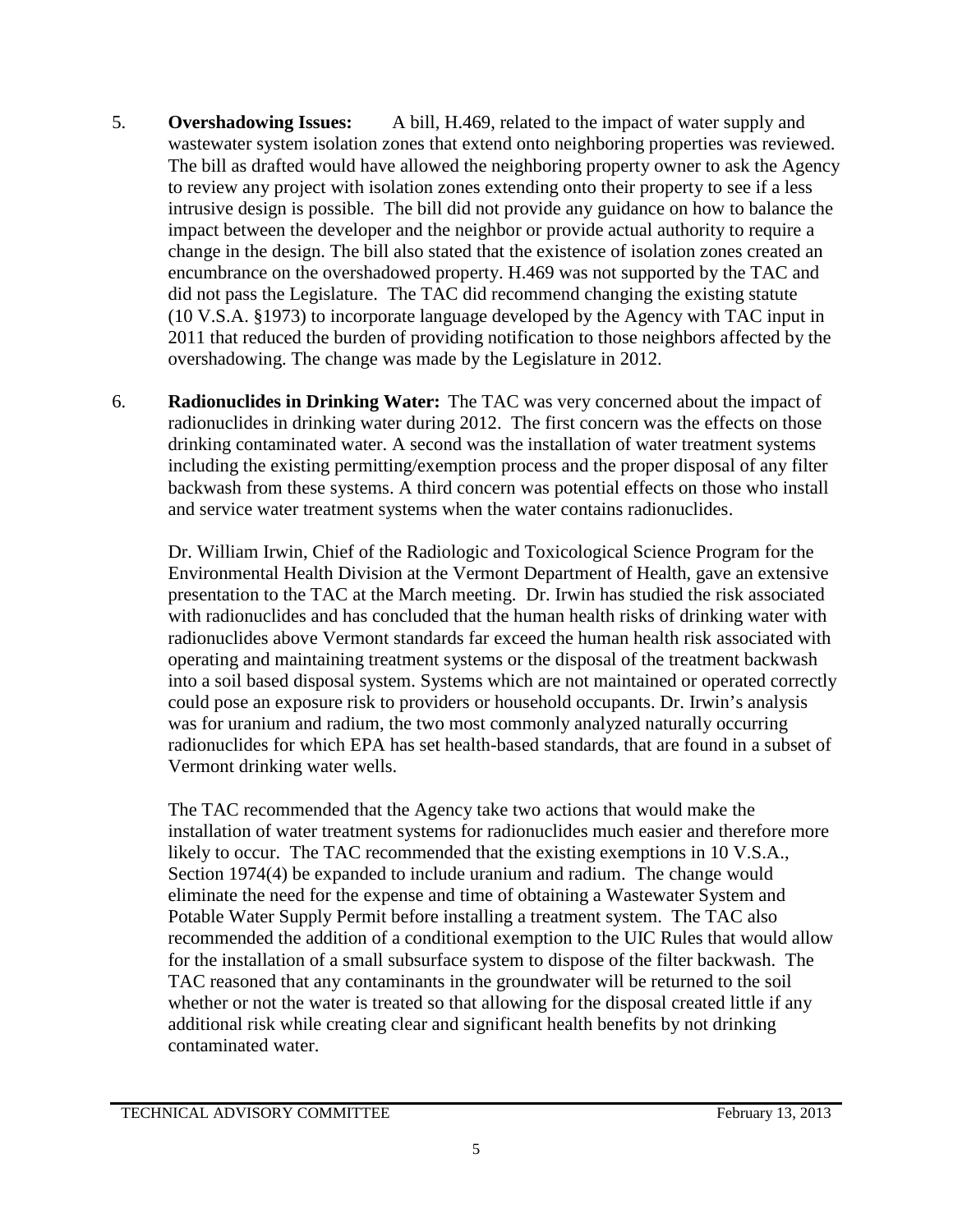- 7. **Innovative/Alternative Systems:** The Agency had several requests for approvals and renewals during 2012 and asked the TAC to comment on each including the Enviro-Septic, EcoFlo Biofilter, Geoflow, and High Strength Fast systems. The details of these discussions are included in the monthly minutes that are posted at: [www.anr.state.vt.us/dec/ww/EngServ.htm#tech](http://www.anr.state.vt.us/dec/ww/EngServ.htm#tech) The TAC remains supportive of approving any new systems that satisfy the performance requirements.
- 8. **Water Treatment Systems:** The TAC also recommended that 10 V.S.A., Section 1974(4) be expanded by adding fluoride, nitrate/nitrite, and copper to the list of treatment systems that are exempt from the requirement to obtain a Wastewater System and Potable Water Supply Permit. The TAC also supports inclusion of these contaminants in a conditional exemption from the UIC Rules as part of making the installation and use of water treatment system easier for residential systems. These changes would eliminate a current requirement to obtain a Wastewater System and Potable Water Supply Permit saving time and money for the water system owner. The TAC supported adding a conditional exemption to the UIC Rules that would allow a small subsurface system to be installed for the disposal of filter backwash.
- 9. **High Strength Wastewater:** The TAC appointed a subcommittee that met several times to discuss the nature and impact of high strength wastewater. At first the subcommittee looked at developing specific numbers for BOD, TSS, and many other potential constituents that make up high strength wastewater at different establishments. As the discussion progressed it was decided that there is such a site specific variation in types and strengths of wastewater that creating numerical standards and testing methods would not be practical. The subcommittee did create an informational document that will be useful for designers and reviewers by identifying situations where high strength or unusual wastewaters might be discharged along with some possible design solutions. The document needs only a few updates and will be published early in 2013. The subcommittee's recommendations were discussed at the December meeting with some members supporting changes to the Wastewater System and Potable Water Supply Rules that would add special design factors for some establishments. The Agency agreed to review the information and consider whether changes should be made to the Rules and/or if informational appendixes should be added.
- 10. **Groundwater Monitoring Subcommittee:** This subcommittee met several times during the year to review how measurements of the seasonal high water table are made, how the results are interpreted, and what changes might be possible. A key topic was the use of the highest reading in a particular monitoring well when doing the calculation to determine if there will be at least 6" of unsaturated, naturally occurring soil at all times. The question is whether there is an alternative analysis to using the single highest reading that can be used that would still ensure compliance with the Wastewater System and Potable Water Supply Rules (Rules). After much discussion the subcommittee did not agree on an alternative analysis. A second key topic was how to make a decision about a site with several monitor wells when most wells demonstrated compliance with the Rules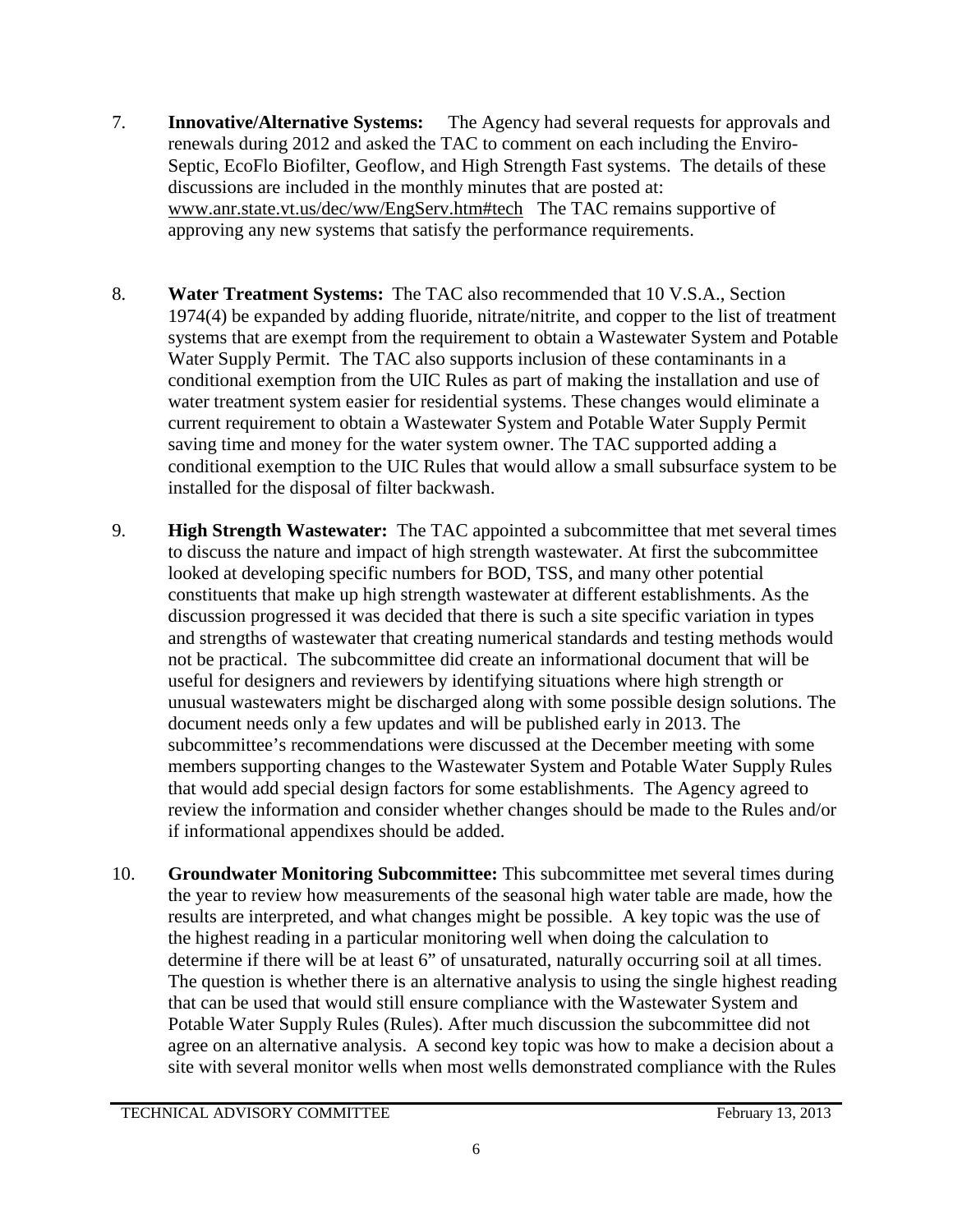but one or more wells were not in compliance. The subcommittee did reach agreement on how to decide whether a site was in compliance or not. A guidance document will be created that can be used by designers and review staff to ensure a consistent interpretation and application of the Rules.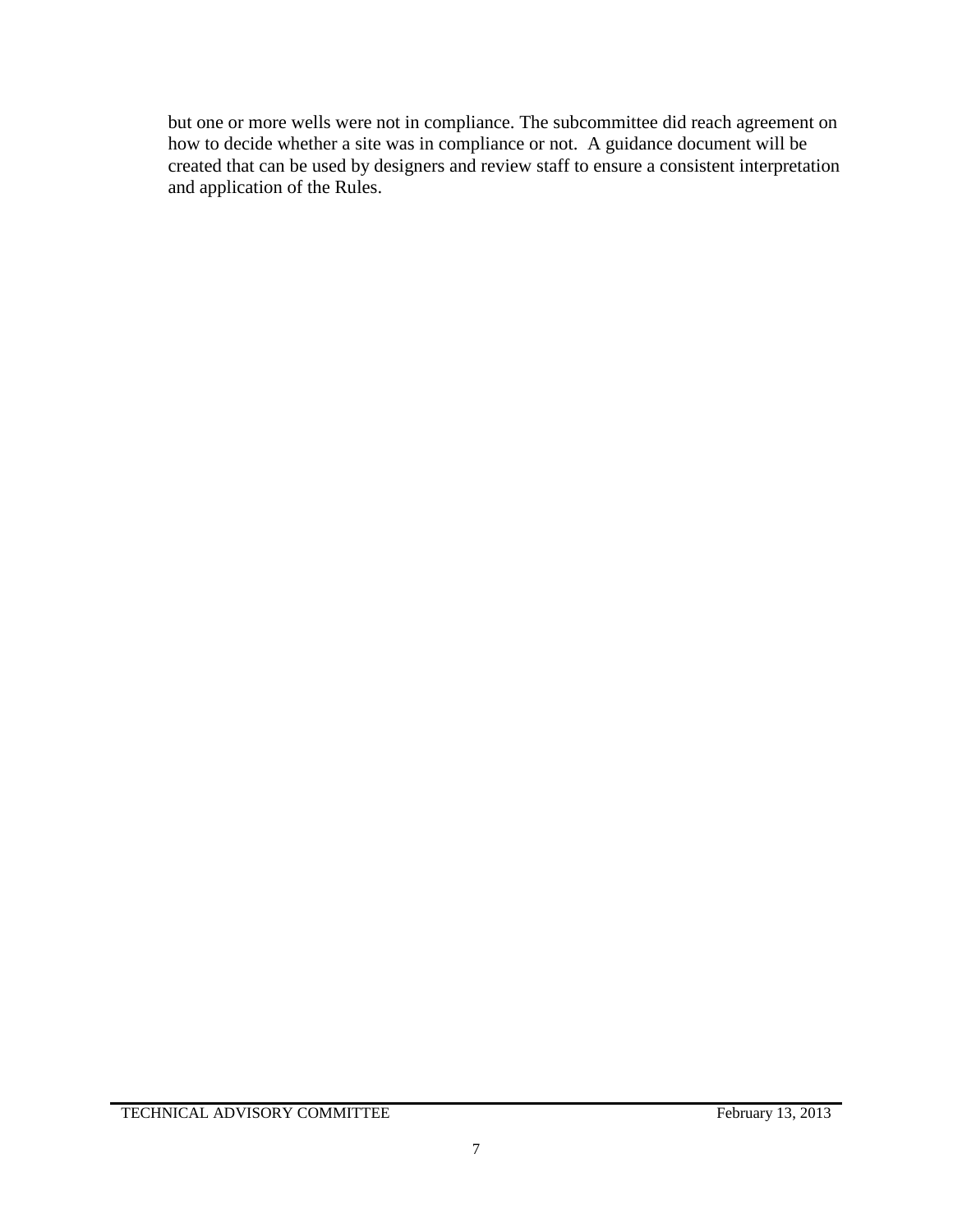#### **APPENDIX A**

#### **Technical Advisory Committee Members as of December 1, 2012**

Mark Bannon, P.E., Licensed Designer, AICP Bannon Engineering P.O. Box 171 Randolph, VT 05060 802-728-6500 [mark@bannonengineering.com](mailto:mark@bannonengineering.com)

John Beauchamp, Water Treatment Specialist Vermont Water Treatment Company 980 Colby Hill Lincoln, VT 05443 802-453-4756 [john@vermontwater.com](mailto:john@vermontwater.com)

Peter Boemig, P.E. Licensed Designer SVE Associates P.O. Box 1818 439 West River Road Brattleboro, VT 05302 802-257-0561 [pboemig@sveassoc.com](mailto:pboemig@sveassoc.com)

Gail Center P.E., Vermont Department of Health Technical Staff Senior Environmental Health Engineer Division of Health Surveillance Vermont Department of Health P.O. Box 70 108 Cherry Street Burlington, VT 05402-0070 802-863-7233 [gcenter@vdh.state.vt.us](mailto:gcenter@vdh.state.vt.us)

Claude Chevalier, Licensed Well Driller Chevalier Drilling Company, Inc. P.O. Box 164 Highgate Springs, VT 05460 802-868-7709 [chevalierdrilling@comcast.net](mailto:chevalierdrilling@comcast.net)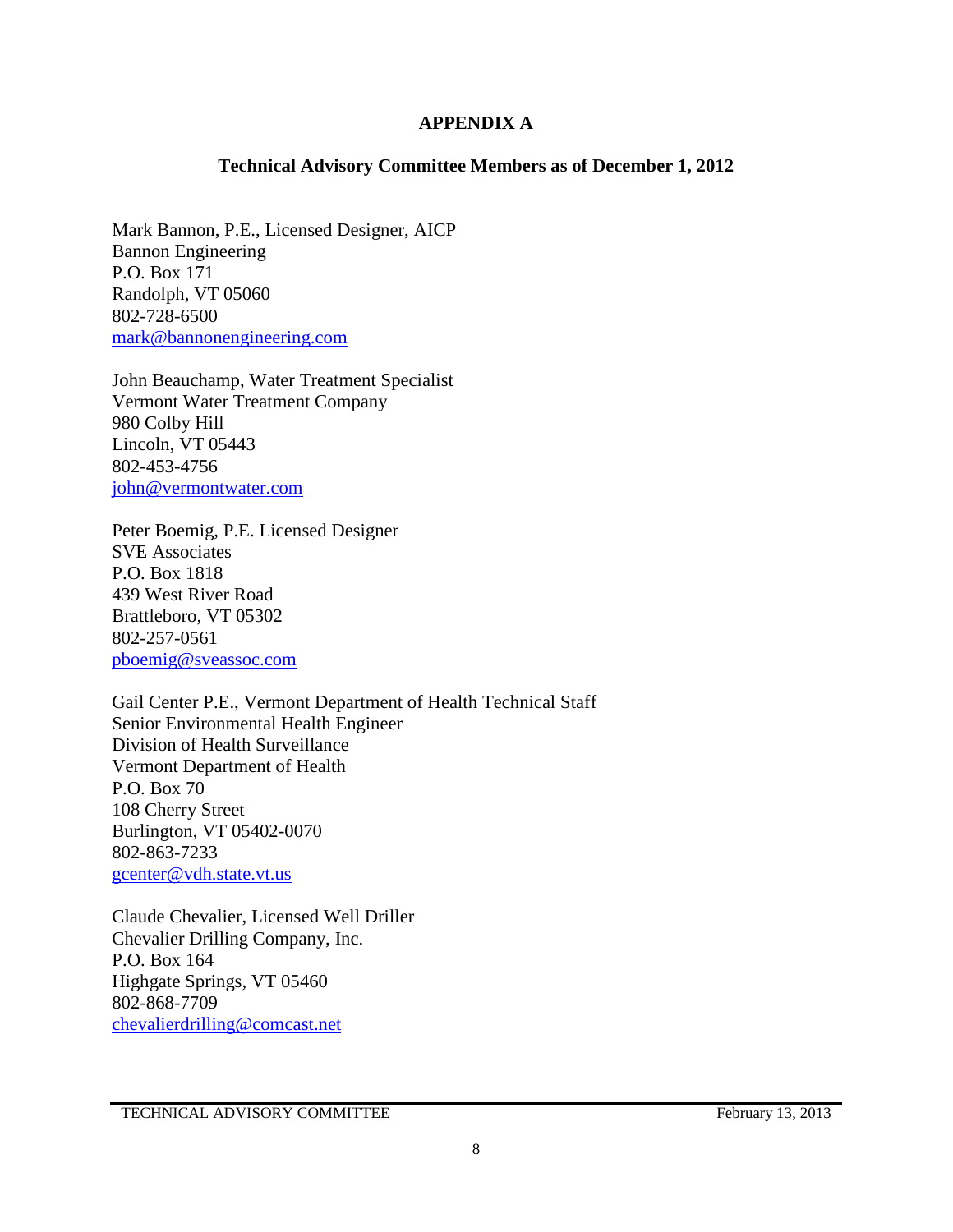Ernie Christianson, Regional Office Programs Manager Department of Environmental Conservation Drinking Water and Groundwater Protection Division One National Life Drive, Main 2 Montpelier, VT 05620-3521 802-585-4884 [ernest.christianson@state.vt.us](mailto:ernest.christianson@state.vt.us)

Mary Clark, Environmental Analyst Department of Environmental Conservation Drinking Water and Groundwater Protection Division One National Life Drive, Main 2 Montpelier, VT 05620-3521 802-585-4890 [mary.clark@state.vt.us](mailto:mary.clark@state.vt.us)

Kim Greenwood, CPESC Water Program Director Vermont Natural Resources Council 9 Bailey Avenue Montpelier, VT 05602 802-223-2328 ext. 119 [kgreenwood@vnrc.org](mailto:kgreenwood@vnrc.org)

Spencer Harris, Licensed Designer Vermont Contours, Inc. P.O. Box 384 Bristol, VT 05443 802-453-2351 [spencerk@accessvt.com](mailto:spencerk@accessvt.com)

Craig Heindel, CPG Senior Hydrogeologist Waite-Heindel Environmental Management P.O. Box 4602 Burlington, VT 05406-4602 802-658-0820 ext. 15 [cheindel@gmavt.net](mailto:cheindel@gmavt.net)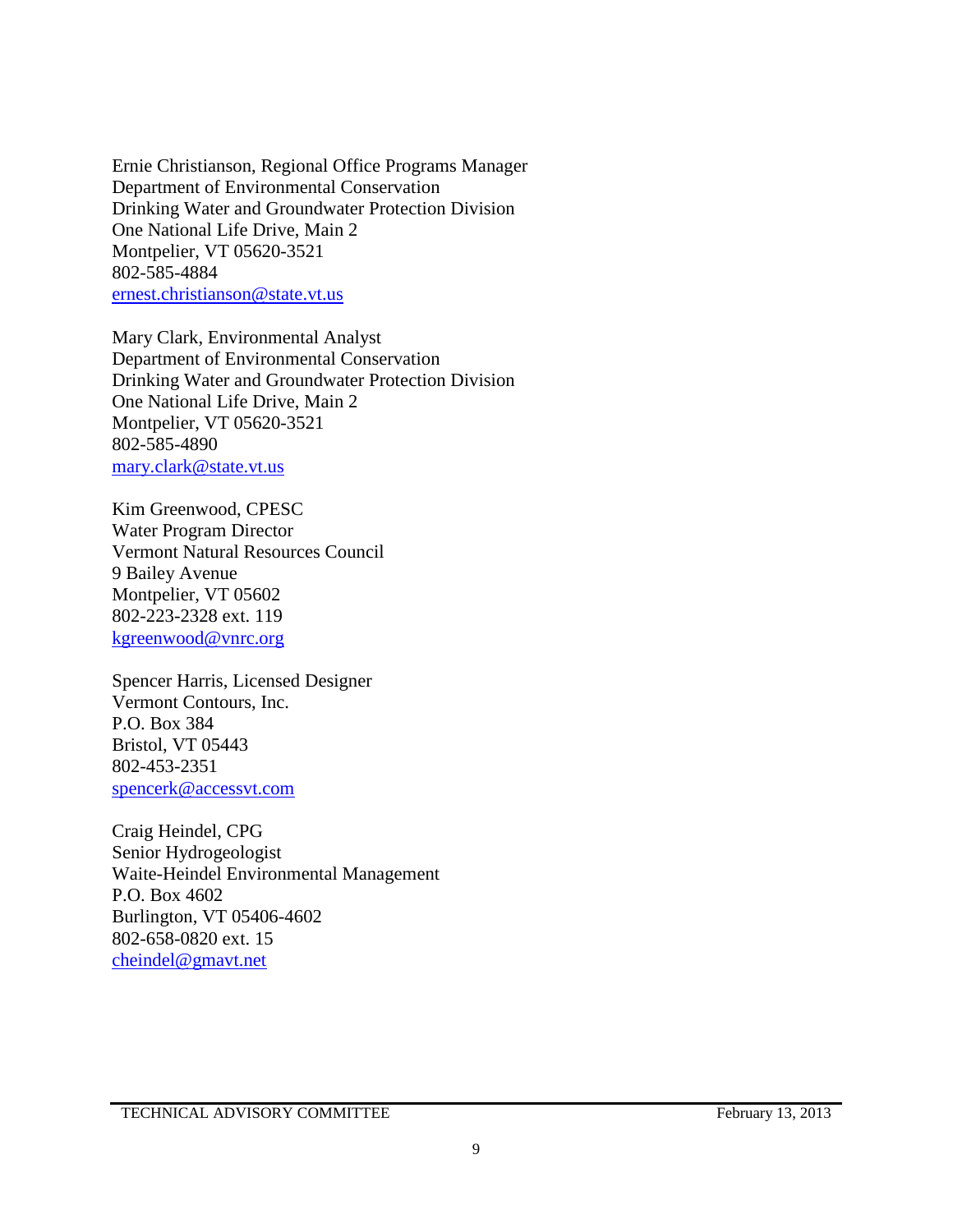Cynthia Parks, P.E., Underground Injection Control Program Drinking Water and Groundwater Protection Division Department of Environmental Conservation One National Life Drive, Main 2 Montpelier, VT 05620-3521 802-585-4913 [cynthia.parks@state.vt.us](mailto:cynthia.parks@state.vt.us)

Rodney Pingree, Section Chief Drinking Water and Groundwater Protection Division Department of Environmental Conservation One National Life Drive, Main 2 Montpelier, VT 05620-3521 802-585-4912 [rodney.pingree@state.vt.us](mailto:rodney.pingree@state.vt.us)

Stephen Revell, CPG Lincoln Applied Geology, Inc. 163 Revell Road Lincoln, VT 05443 802-453-2351 [srevell@lagvt.com](mailto:srevell@lagvt.com)

Scott Stewart, Hydrogeologist Drinking Water and Groundwater Protection Division Department of Environmental Conservation One National Life Drive, Main 2 Montpelier, VT 05620-3521 802-585-4910 [scott.stewart@state.vt.us](mailto:scott.stewart@state.vt.us)

Denise Johnson-Terk, Licensed Designer, Town Official P.O. Box 55 Colchester, VT 05446 802-264-5601 [dterk@colchestervt.gov](mailto:dterk@colchestervt.gov)

Christine Thompson, Director Drinking Water and Groundwater Protection Division Department of Environmental Conservation One National Life Drive, Main 2 Montpelier, VT 05620-3521 802-505-1144 [christine.thompson@state.vt.us](mailto:christine.thompson@state.vt.us)

TECHNICAL ADVISORY COMMITTEE February 13, 2013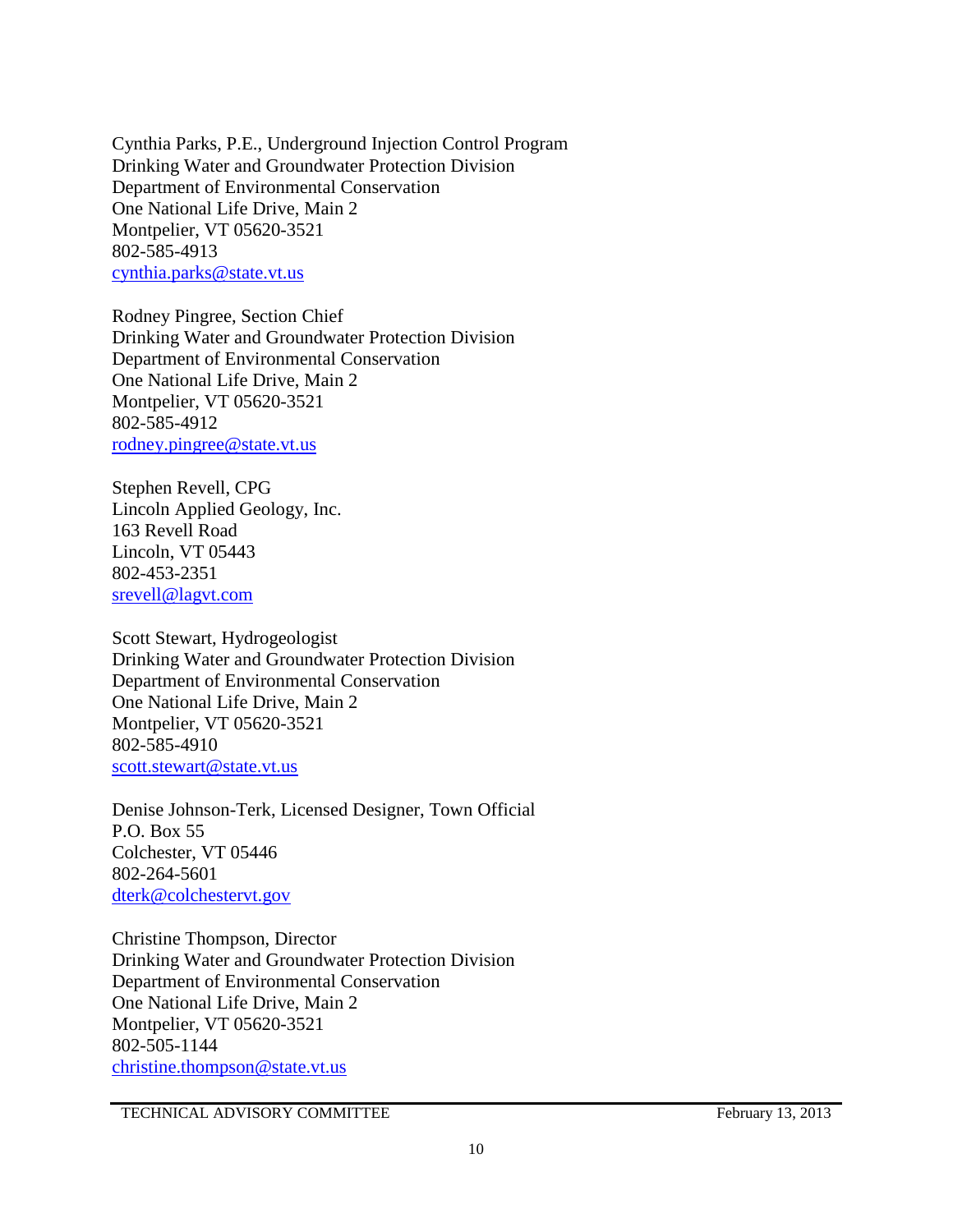Roger Thompson, Licensed Designer 720 Vermont Route 12 Hartland, VT 05048 802-457-3898 [roger1.1@comcast.net](mailto:roger1.1@comcast.net)

Justin Willis, Licensed Designer Willis Design Associates, Inc. P.O. Box 1001 Jericho, VT 05465-1001 802-858-9228 [willisdesignvt@comcast.net](mailto:willisdesignvt@comcast.net)

Anne Whiteley, Esq., Senior Counsel Department of Environmental Conservation One National Life Drive, Main 2 Montpelier, VT 05620-3521 802-585-4886 [anne.whiteley@state.vt.us](mailto:anne.whiteley@state.vt.us)

Bill Zabiloski, Assistant Regional Engineer, Licensed Designer Drinking Water and Groundwater Protection Division Department of Environmental Conservation 111 West Street Essex Junction, VT 05452 802-879-5672 [bill.zabiloski@state.vt.us](mailto:bill.zabiloski@state.vt.us)

#### **Executive Committee**

Steve Revell, Ernest Christianson, Roger Thompson

Alternates – Chris Thompson, Spencer Harris, Claude Chevalier, Craig Heindel

#### **Subcommittees:**

#### **Hydrogeology**

Craig Heindel, Bill Zabiloski, Mark Bannon, Scott Stewart, Steve Revell, Mary Clark, Roger Thompson, Peter Boemig, Ernie Christianson, Spencer Harris

TECHNICAL ADVISORY COMMITTEE February 13, 2013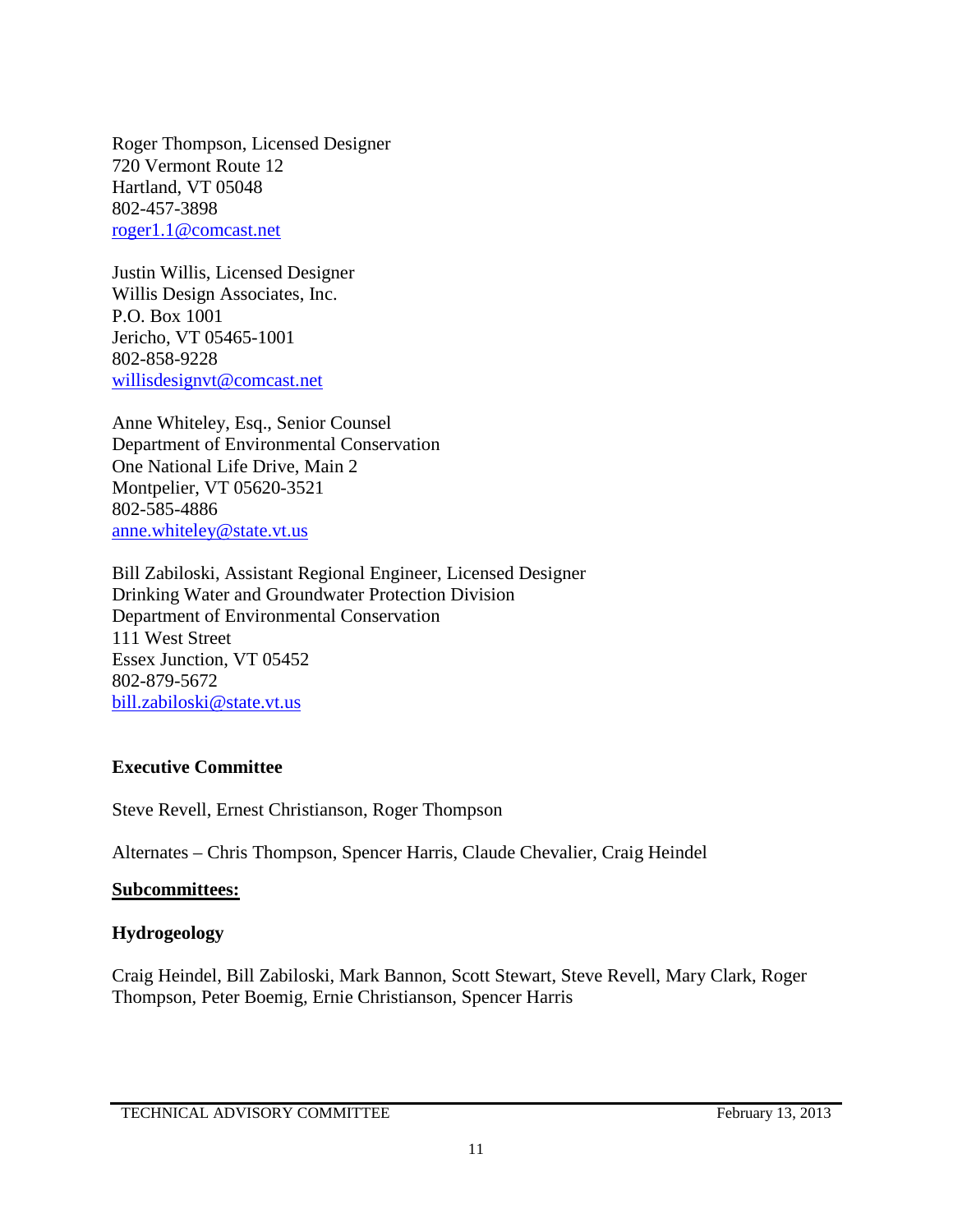## **UIC Rules**

Craig Heindel, Steve Revell, Roger Thompson, Ernie Christianson, Scott Stewart, Rodney Pingree, Kim Greenwood, Cindy Parks ,John Beauchamp, Gail Center

#### **Wastewater Strength**

Mary Clark, Cindy Parks, Peter Boemig, Bill Zabiloski, Roger Thompson, John Akielaszek,

### **Bottomless Sand Filters**

Peter Boemig, Mark Bannon, Cindy Parks, Mary Clark, Denise Johnson-Terk, Craig Heindel, Ernie Christianson

### **Seasonal High Water Table Monitoring**

Craig Heindel, Steve Revell, Roger Thompson, Ernie Christianson, Bill Zabiloski, Dan Wilcox, Mary Clark